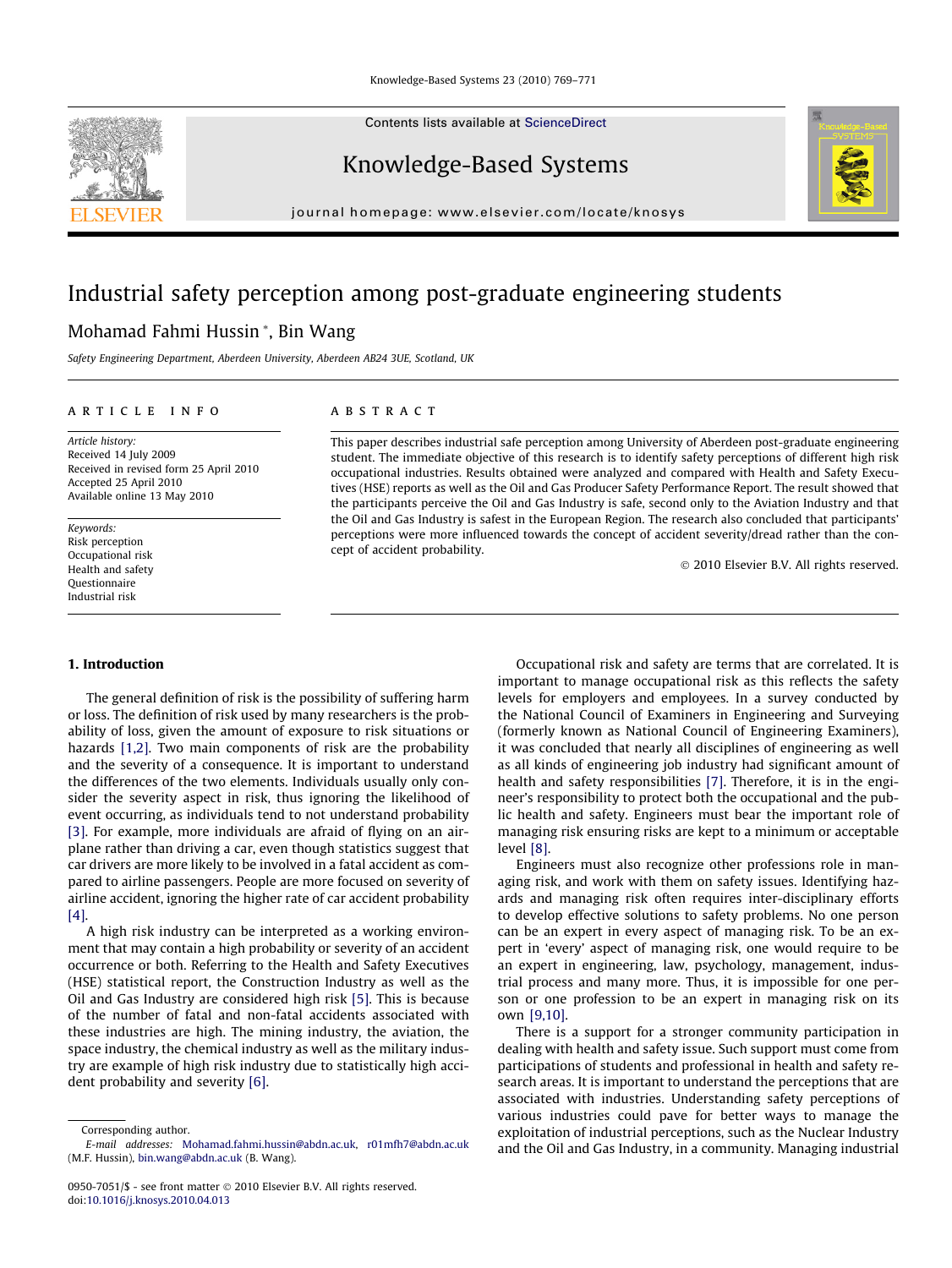perceptions in a community could be beneficial in creating future occupational opportunities. This research approaches such issue by gathering safety perceptions among engineering students, through the use of questionnaire.

#### 2. Methodology

A questionnaire was developed in reference to HSE reports and international safety performance report. The questionnaire was adapted from various sources, and was designed to accommodate assessment on safety perception with respect to elements such as geographical regions, types and probability of accidents [\[11,12\].](#page--1-0) The aim of the questionnaire was to analyze safety perceptions of industries among post-graduate engineering students.

The questionnaire was subjected to formal testing in validity as well as limited piloting. Ten research pilot tests were conducted on the questionnaire. The validity of the questionnaire was deemed appropriate on the grounds of adaptation of previous recognized researches and reports, formal testing and piloting.

A multiple choice (closed ended) format was used. The focus of this section was general safety perception of industries, geographical region and probability of accidents in the Construction and the Oil and Gas Industry. Each question has five choices of answers and students were required to mark the answer that best fit their views.

Two taught post-graduate groups were asked to voluntarily participate in this research. They were from the MSc in Safety, Reliability and Risk Management, academic year 2008/09. There were 73 post-graduate students participated in the research. The questionnaires were distributed at the beginning and the end of the academic year 2008/09. Comparisons of the data were made and recorded in this paper. A consensus method was used to resolve any disagreements on the conclusions made. A one sample t-test was used for all the analysis of the questionnaire data [\[13,14\].](#page--1-0)

#### 3. Results

A total of 73 students participated in this research, with average age of 28.6 years old. Over 88% of the participants were male. The overall response rate was 89.7%. A one sample t-test was used to analyze the data gathered. At 95% confidence interval, the participants rated the Aviation Industry ( $m = 1.00$ , SD = 2.78,  $p < 0.01$ ) and the Oil and Gas Industry ( $m = 1.31$ , SD = 2.43,  $p < 0.01$ ) as safe industries to work while the Mining Industry ( $m = 0.85$ , SD = 2.24,  $p < 0.01$ ) and the Nuclear Industry ( $m = 1.00$ , SD = 1.79, p < 0.01) were rated as unsafe industries.

Participants conclusively rated the European region as the safest place for Oil and Gas Industry ( $m = 0.87$ , SD = 2.51,  $p < 0.01$ ), followed by North America ( $m = 0.65$ , SD = 2.61,  $p < 0.05$ ) and the Middle East region ( $m = 0.97$ , SD = 2.43,  $p < 0.01$ ). More than 70% of the participants rated European region as safe, while America and Middle East region were rated by more than 65% and 45% of participants, respectively at 95% confidence interval as shown in [Fig. 2](#page--1-0).

The participants were also required to give their perceptions on probability of accident occurrence. The results indicate that participants perceive Explosions ( $m = 0.89$ , SD = 2.27,  $p < 0.01$ ), Toxic Gas Leak ( $m = 1.07$ , SD = 2.08,  $p < 0.01$ ) and Fall from Height ( $m = 0.73$ , SD = 1.99,  $p < 0.01$ ) as highly probable accidents in the Oil and Gas Industry. 46.6% of the participants rated Falling Object accident as highly probable, while 42.1% rated it as low probability ( $m = 0.84$ , SD = 2.20,  $p < 0.01$ ). The rest were rated either not applicable or were not answered.

The Cronbach's Alpha reliability test was conducted on the questionnaire. The results in Table 1 showed the reliability tests

| ۹<br>. . |  |
|----------|--|
|----------|--|

Cronbach's alpha test.

|                                                                                                                                                                                                                        | Begin                            | End                              |
|------------------------------------------------------------------------------------------------------------------------------------------------------------------------------------------------------------------------|----------------------------------|----------------------------------|
| General safety perception of industries<br>Safety of oil and gas industry in geographical regions<br>Probability of an accident in the oil and gas industry<br>Probability of an accident in the construction industry | 0.799<br>0.885<br>0.956<br>0.934 | 0.913<br>0.948<br>0.980<br>0.982 |
|                                                                                                                                                                                                                        |                                  |                                  |

having values of above 0.7 which is a benchmark for validating a research tool.

In addition, the total-item correlation were determined to be above the 0.19 value. This suggest the items in the questionnaire were finely tuned.

#### 4. Discussion

The objective of this research is to identify safety perception of various industries. The significance of this research was the participant's perception towards the Oil and Gas Industry. It was rated highly safe, second only to the Aviation Industry.

The participant's perceptions about unsafe industries must also be highlighted. The Nuclear Industry and the Mining Industry were rated as having one of the worst safety perceptions. This research postulates a theory that participants relate severity of nuclear incidence to safety perceptions rather than probability. In addition, there is an increase of 'unsafe' mean response (Fig. 1 – Nuclear Industry) which may suggest that more educational efforts are needed to manage such perceptions.

[Fig. 2](#page--1-0) showed that participants perceived the European region are safest for the Oil and Gas. The questionnaire was administered in the University of Aberdeen, United Kingdom. Although doubts of serious biasness may follow on the issue of safety regions, it must be noted that the population sample in this research was random. The 73 students that participated in this research were from various countries, thus elements of biasness to the European region are considered unwarranted.

Analysis on probability of various accidents in the Oil and Gas Industry reveals important information. While the Health and Safety Executive (HSE) reports accident type Falling from Height and Fallen Object as one of a high portion factor in reported injuries, the data gathered from this research suggest differently in participants' perceptions. The participants perceive the Oil and Gas Industry is likely to experience explosions and fire accidents



Fig. 1. Comparison of mean percentage by industries.